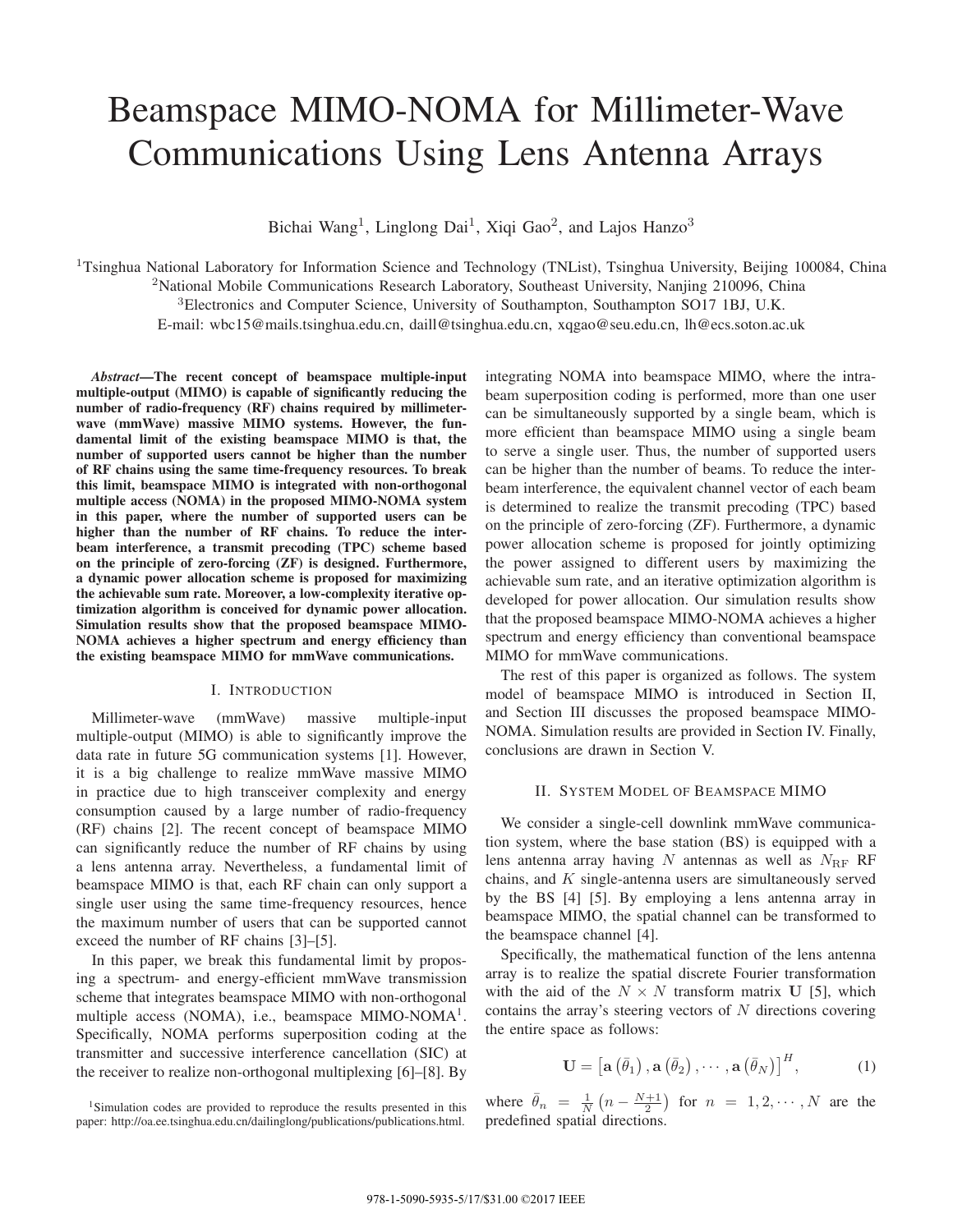Then, the received signal vector  $\bar{y}$  in the downlink can be represented as

$$
\bar{\mathbf{y}} = \mathbf{H}^H \mathbf{U}^H \mathbf{W} \mathbf{P} \mathbf{s} + \mathbf{v} = \bar{\mathbf{H}}^H \mathbf{W} \mathbf{P} \mathbf{s} + \mathbf{v},\tag{2}
$$

where  $\mathbf{s} = [s_1, s_2, \cdots, s_K]^T$  is the *K*-element transmitted signal vector for all  $K$  users with a normalized power of  $E\left(\mathbf{s}\mathbf{s}^H\right) = \mathbf{I}_K$ ,  $\mathbf{P} = \text{diag}\{\mathbf{p}\}\$ includes the transmitted power of all *K* users with  $\mathbf{p} = [\sqrt{p_1}, \sqrt{p_2}, \cdots, \sqrt{p_K}]$  satisfying  $\sum K$  $\sum_{k=1} p_k \leq P$  (the maximum transmitted power at the BS),  $\mathbf{W} = [\mathbf{w}_1, \mathbf{w}_2, \cdots, \mathbf{w}_K]$  is the  $(N \times K)$ -element TPC matrix with  $\|\mathbf{w}_k\|_2 = 1$  for  $k = 1, 2, \cdots, K$ , and **v** is the noise vector obeying the complex Gaussian distribution  $\mathcal{CN} (0, \sigma^2 \mathbf{I}_K)$ .  $\mathbf{H} = [\mathbf{h}_1, \mathbf{h}_2, \cdots, \mathbf{h}_K]$  of size  $(N \times K)$  is the channel matrix, where  $h_k$  of size  $(N \times 1)$  denotes the spatial channel vector between the BS and the  $k$ th user.

In this paper, we consider the widely used Saleh-Valenzuela channel model for mmWave communications [3]–[5], hence  $h_k$  can be represented as

$$
\mathbf{h}_{k} = \beta_{k}^{(0)} \mathbf{a} \left( \theta_{k}^{(0)} \right) + \sum_{l=1}^{L} \beta_{k}^{(l)} \mathbf{a} \left( \theta_{k}^{(l)} \right), \tag{3}
$$

where  $\beta_k^{(0)}$   $\mathbf{a}(\theta_{k_{s}}^{(0)})$  is the line-of-sight (LoS) component of the *kth* user with  $\hat{\beta}_k^{(0)}$  being the complex-valued gain and  $\mathbf{a}(\theta_k^{(0)})$ being the array's steering vector. Furthermore,  $\beta_k^{(l)}$  **a** $(\theta_k^{(l)})$  for  $1 \leq l \leq L$  is the *l*th non-line-of-sight (NLoS) component of the  $k$ th user, where  $L$  is the total number of NLoS components. Finally, the beamspace channel matrix  $\overline{H}$  is defined as

$$
\overline{\mathbf{H}} = \mathbf{U}\mathbf{H} = [\mathbf{U}\mathbf{h}_1, \mathbf{U}\mathbf{h}_2, \cdots, \mathbf{U}\mathbf{h}_K] = [\overline{\mathbf{h}}_1, \overline{\mathbf{h}}_2, \cdots, \overline{\mathbf{h}}_K], \tag{4}
$$

where  $\bar{\mathbf{h}}_k = \mathbf{U} \mathbf{h}_k$  is the beamspace channel vector between the BS and the  $k$ th user, which is actually the Fourier transformation of the spatial channel vector  $h_k$  in (3).

It has been shown for mmWave communications that the number of dominant elements of each beamspace channel vector  $\mathbf{h}_k$  is much smaller than N, since the number of dominant scatters is limited [5]. In this case, the beamspace channel matrix  $\bf{H}$  has a sparse nature [4], which can be exploited for reducing the number of RF chains without obvious performance loss by beam selection. Specifically, according to the sparse beamspace channel matrix, only a small number of beams can be selected for simultaneously serving  $K$  users. Then, the received signal vector in (2) can be rewritten as

$$
\bar{\mathbf{y}} = \bar{\mathbf{H}}_r^H \mathbf{W}_r \mathbf{P} \mathbf{s} + \mathbf{v},\tag{5}
$$

where  $\overline{\mathbf{H}}_r = \overline{\mathbf{H}}(i,:)_{i \in \Gamma}$  of size  $(|\Gamma| \times K)$  is the dimensionreduced beamspace channel matrix including the selected beams, and Γ is the index set of selected beams. Furthermore,  $W_r$  of size ( $|\Gamma| \times K$ ) is the dimension-reduced TPC matrix. Since the row dimension of  $W_r$  is much smaller than N, the number of required RF chains can be significantly reduced, and we have  $N_{\text{RF}} = |\Gamma|$  [5].

However, a single beam can only support a single user in existing beamspace MIMO systems [3]–[5], otherwise signal for different users cannot be separated by linear operations, which is a fundamental limit of beamspace MIMO. Note that linear operations have been considered in almost all of massive MIMO systems due to high complexity caused by non-linear operations. To break this limit, in the next section we propose a new transmission scheme called beamspace MIMO-NOMA that integrates NOMA with beamspace MIMO for mmWave communications.

# III. PROPOSED BEAMSPACE MIMO-NOMA

In this section, the basic principle of the proposed beamspace MIMO-NOMA will be introduced at first. Then, the corresponding TPC scheme and the dynamic power allocation scheme will be discussed, separately.

# *A. The basic principle of beamspace MIMO-NOMA*

In the proposed beamspace MIMO-NOMA system, beam selection algorithms, such as the maximum magnitude (MM) selection and signal-to-interference-plus-noise ratio (SINR) maximization based selection [5] for the existing beamspace MIMO, can be used for selecting one beam for each user, where each RF chain corresponds to a single beam. Note that different users may select the same beam, which are termed as "interfering users" in this paper. In contrast to the existing beamspace MIMO systems, where user scheduling is performed to select only one user out of these interfering users [5], they can be simultaneously served within the same beam in the proposed beamspace MIMO-NOMA system. Thus, although the number of selected beams is equal to  $N_{\text{RF}}$ , the number of users K can be higher than  $N_{\text{RF}}$ , i.e.,  $K \geq N_{\text{RF}}$ .

Let  $S_n$  for  $n = 1, 2, \cdots, N_{\text{RF}}$  denote the set of users served by the *n*th beam with  $S_i \cap S_j = \Phi$  for  $i \neq j$ and  $\sum_{ }^{N_{\text{RF}}}$  $\sum_{n=1}^{\infty} |S_n| = K$ . The beamspace channel vector with  $N_{\text{RF}}$  elements between the BS and the mth user in the nth beam after beam selection is denoted by  $h_{m,n}$ , and  $w_n$  of size  $(N_{\text{RF}} \times 1)$  denotes the uniform TPC vector invoked for users in the *n*th beam. Without loss of generality, we assume that  $\left\| \mathbf{h}_{1,n}^H \mathbf{w}_n \right\|_2 \geq \left\| \mathbf{h}_{2,n}^H \mathbf{w}_n \right\|_2 \geq \cdots \geq \left\| \mathbf{h}_{|S_n|,n}^H \mathbf{w}_n \right\|_2$  for  $n = 1, 2, \cdots, N_{\text{RF}}$ . Then, in the *n*th beam using NOMA with SIC, the *i*th  $(i > m)$  user's signal is detectable at the *m*th user, provided that it is detectable at itself  $[6]$ . Therefore, the  $m$ th user can detect the *i*th user's signals for  $1 \leq m < i \leq |S_n|$ , and then remodulate and remove the detected signals from its received signals, in a successive manner [6]. Then, the remaining signal received at the  $m$ th user in the  $n$ th beam can be written as

$$
\hat{y}_{m,n} = \mathbf{h}_{m,n}^H \mathbf{w}_n \sqrt{p_{m,n}} s_{m,n} + \mathbf{h}_{m,n}^H \mathbf{w}_n \sum_{i=1}^{m-1} \sqrt{p_{i,n}} s_{i,n} \n+ \mathbf{h}_{m,n}^H \sum_{j \neq n} \sum_{i=1}^{|S_j|} \mathbf{w}_j \sqrt{p_{i,j}} s_{i,j} + v_{m,n},
$$
\n(6)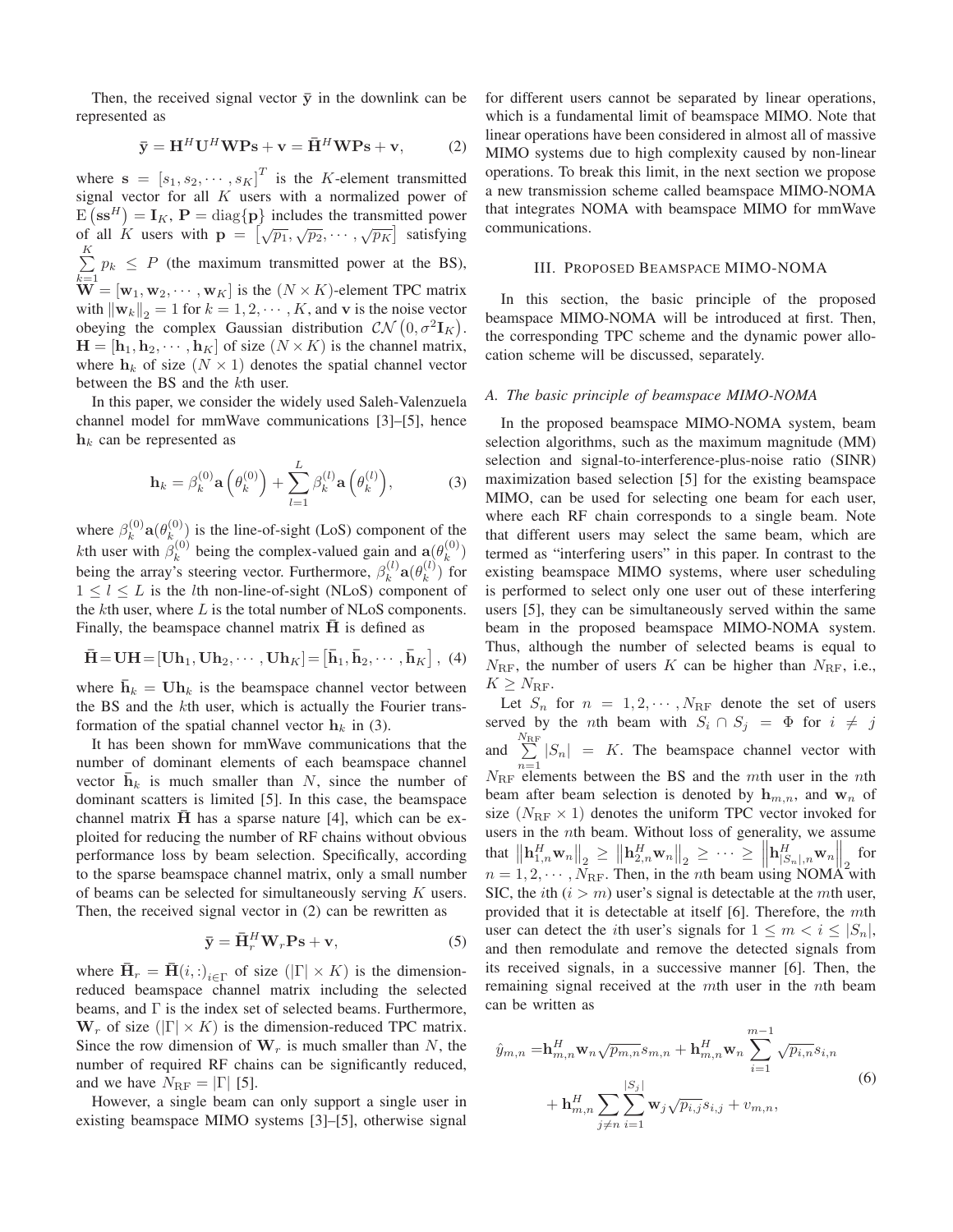where  $s_{m,n}$  and  $p_{m,n}$  are the transmitted signal and the power transmitted to the mth user in the nth beam, while  $v_{m,n}$  is the noise obeying the complex Gaussian distribution  $\mathcal{CN}(0, \sigma^2)$ .

Then, according to  $(6)$ , the SINR at the  $m$ th user in the  $n$ th beam can be represented as

$$
\gamma_{m,n} = \frac{\left\| \mathbf{h}_{m,n}^{H} \mathbf{w}_{n} \right\|_{2}^{2} p_{m,n}}{\xi_{m,n}},\tag{7}
$$

where we have

$$
\xi_{m,n} = \left\| \mathbf{h}_{m,n}^H \mathbf{w}_n \right\|_2^2 \sum_{i=1}^{m-1} p_{i,n} + \sum_{j \neq n} \left\| \mathbf{h}_{m,n}^H \mathbf{w}_j \right\|_2^2 \sum_{i=1}^{|S_j|} p_{i,j} + \sigma^2.
$$
\n(8)

As a result, the achievable rate of the  $m$ th user in the  $n$ th beam is

$$
R_{m,n} = \log_2\left(1 + \gamma_{m,n}\right). \tag{9}
$$

Finally, the achievable sum rate of the proposed beamspace MIMO-NOMA system is

$$
R_{\text{sum}} = \sum_{n=1}^{N_{\text{RF}}} \sum_{m=1}^{|S_n|} R_{m,n},
$$
\n(10)

which can be improved by carefully designing the precoding  ${\mathbf{w}_n}_{n=1}^{N_{\text{RF}}}$  and power allocation  $\{p_{m,n}\}_{m=1,n=1}^{|S_n|,N_{\text{RF}}}$ , which will be introduced in the next two subsections, separately.

# *B. Precoding Design*

To reduce the inter-beam interference, TPC should be carefully designed. In existing beamspace MIMO systems, where only a single user can be served in each beam (i.e.,  $K \leq N_{\text{RF}}$ , the low-complexity linear ZF TPC can be utilized for removing the inter-beam interference [4] [5], which can be simply realized by applying the pseudo-inverse of the beamspace channel matrix to all users. However, in the proposed beamspace MIMO-NOMA system, the number of users is higher than the number of beams, i.e.,  $K \geq N_{\text{RF}}$ , which means that the pseudo-inverse of the beamspace channel matrix of size  $(N_{\text{RF}} \times K)$  does not exist. As a result, the conventional ZF precoding cannot be directly used.

To address this problem, an equivalent channel can be derived for each beam for generating the TPC vector. Specifically, since the LoS component is dominant in the mmWave channel and the beamspace channel matrix has a sparse structure representing the directions of different users [5], the beamspace channel vectors of different users in the same beam are highly correlated. Hence, one of the beamspace channel vectors of users multiplexed in the *n*th beam can be regarded as the equivalent channel vector of the *th beam, and this* user will not suffer from substantial inter-beam interference. More particularly, leaning in mind that the first user in each beam should perform SIC to decode all the other users' signals in this beam, we use the beamspace channel vector of the first user in each beam as the equivalent channel vector. Specifically, the equivalent channel matrix of size  $(N_{\rm RF} \times N_{\rm RF})$  for all  $N_{\rm RF}$  beams can be written as

$$
\tilde{\mathbf{H}} = [\mathbf{h}_{1,1}, \mathbf{h}_{1,2}, \cdots, \mathbf{h}_{1,N_{\text{RF}}}]. \tag{11}
$$

Then, the TPC matrix of size ( $N_{\text{RF}} \times N_{\text{RF}}$ ) can be generated by

$$
\tilde{\mathbf{W}} = [\tilde{\mathbf{w}}_1, \tilde{\mathbf{w}}_2, \cdots, \tilde{\mathbf{w}}_{N_{\text{RF}}}] = (\tilde{\mathbf{H}})^{\dagger} = \tilde{\mathbf{H}} (\tilde{\mathbf{H}}^H \tilde{\mathbf{H}})^{-1}.
$$
 (12)

After normalizing the TPC vectors, the precoding vector for the *n*th beam ( $n = 1, 2, \cdots, N_{\text{RF}}$ ) can be written as

$$
\mathbf{w}_n = \frac{\tilde{\mathbf{w}}_n}{\|\tilde{\mathbf{w}}_n\|_2}.
$$
 (13)

# *C. Dynamic Power Allocation*

After obtaining the TPC vectors in (13), the power allocation should be optimized. Similar to the existing MIMO-NOMA systems [7] [8], both the inter-beam interference and intra-beam interference should be reduced to improve the achievable sum rate. However, in contrast to the existing MIMO-NOMA systems, where fixed inter-beam power allocation and only two users per beam are usually considered, multiple users (e.g., 1, 2, or 3 users) are allowed in each beam in the proposed beamspace MIMO-NOMA system. Accordingly, the dynamic power allocation is proposed for maximizing the achievable sum rate by solving the joint power optimization problem, which includes both the intra-beam power optimization and the inter-beam power optimization. Specifically, the power allocation problem can be formulated as

max {,} ∑RF =1 ∑ ∣ =1 ,, s.t. <sup>1</sup> : , ≥ 0, ∀, , <sup>2</sup> : ∑RF =1 ∑ ∣ =1 , ≤ , <sup>3</sup> : , ≥ min, ∀, , (14)

where  $R_{m,n}$  is the achievable rate of the mth user in the  $n$ th beam, as defined in  $(9)$ . Furthermore, the constraint  $C_1$  indicates that the power allocated to each user must be positive,  $C_2$  is the transmit power constraint with  $P$  being the maximum total power transmitted by the BS, and  $C_3$  is the data rate constraint for each user with  $R_{\text{min}}$  being the minimum data rate of each user. By substituting (7)-(9) into the constraint  $C_3$  in (14), we have

$$
\|\mathbf{h}_{m,n}^{H}\mathbf{w}_{n}\|_{2}^{2}p_{m,n} - \eta \left\|\mathbf{h}_{m,n}^{H}\mathbf{w}_{n}\right\|_{2}^{2} \sum_{i=1}^{m-1} p_{i,n}
$$

$$
-\eta \sum_{j \neq n} \left\|\mathbf{h}_{m,n}^{H}\mathbf{w}_{j}\right\|_{2}^{2} \sum_{i=1}^{|S_{j}|} p_{i,j} \geq \omega,
$$
(15)

where  $\eta = 2^{R_{\min}} - 1$  and  $\omega = \eta \sigma^2$ . In this way, the non-linear constraint  $C_3$  has been transformed into a linear constraint. Then, the optimization problem (14) can be rewritten as

$$
\max_{\{p_{m,n}\}} \sum_{n=1}^{N_{\text{RF}}} \sum_{m=1}^{|S_n|} \log_2 \left(1 + \gamma_{m,n}\right), \text{ s.t. } C_1, C_2, (15). \quad (16)
$$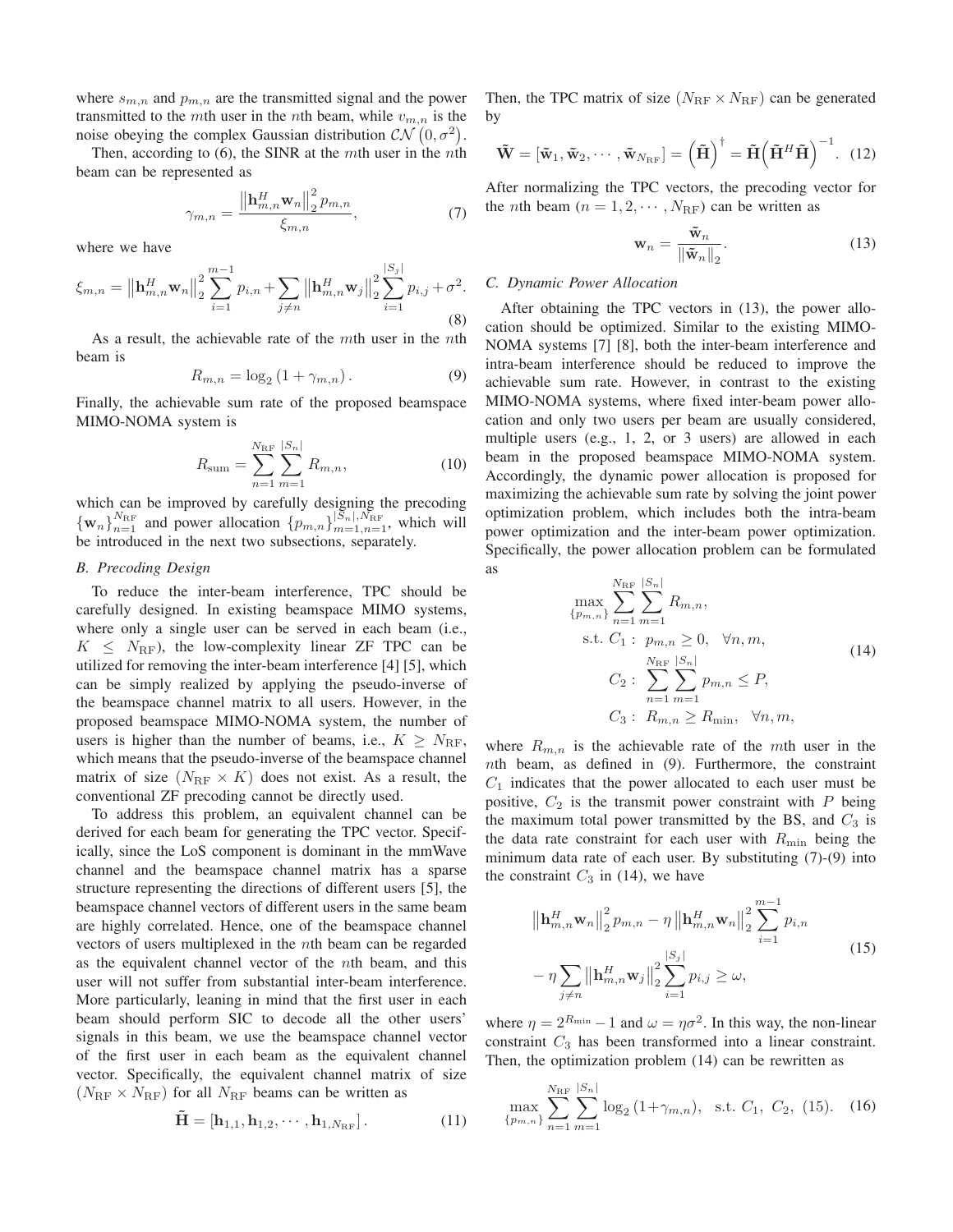We can see from  $(16)$  that all constraints are linear inequality constraints, while the objective function is non-convex. Therefore, this optimization problem is NP-hard, and it remains an open challenge to obtain the closed-form solution of the optimal power allocation problem (16).

To solve this difficult non-convex problem (16), we propose an iterative optimization algorithm for carrying out the power allocation. Specifically, according to the extension of the Sherman-Morrison-Woodbury formula [9], we have

$$
(1 + \gamma_{m,n})^{-1}
$$
  
=1 -  $\left\|\mathbf{h}_{m,n}^{H} \mathbf{w}_{n}\right\|_{2}^{2} p_{m,n} \left(\left\|\mathbf{h}_{m,n}^{H} \mathbf{w}_{n}\right\|_{2}^{2} p_{m,n} + \xi_{m,n}\right)^{-1},$  (17)

where  $n = 1, 2, \cdots, N_{\text{RF}}$  and  $m = 1, 2, \cdots, |S_n|$ .

We can find that the expression (17) has the same form as the MMSE. Specifically, if MMSE detection is used for detecting  $s_{m,n}$  from  $\hat{y}_{m,n}$  in (6), it can be formulated as

$$
c_{m,n}^o = \arg\min_{c_{m,n}} e_{m,n},\tag{18}
$$

where

$$
e_{m,n} = \mathcal{E}\left\{|s_{m,n} - c_{m,n}\hat{y}_{m,n}|^2\right\}
$$
 (19)

is the mean square error (MSE),  $c_{m,n}$  is the channel equalization coefficient, and  $c_{m,n}^o$  is the optimal value of  $c_{m,n}$  required for minimizing the MSE. Substituting (6) into (19), we have

$$
e_{m,n} = |1 - c_{m,n}\sqrt{p_{m,n}}\mathbf{h}_{m,n}^H \mathbf{w}_n|^2 + |c_{m,n}|^2 \sigma^2
$$
  
+  $|c_{m,n}|^2 ||\mathbf{h}_{m,n}^H \mathbf{w}_n||_2^2 \sum_{i=1}^{m-1} p_{i,n}$   
+  $|c_{m,n}|^2 \sum_{j\neq n} ||\mathbf{h}_{m,n}^H \mathbf{w}_j||_2^2 \sum_{i=1}^{|S_j|} p_{i,j}.$  (20)

Then, by solving (18) based on (20), the optimal equalization coefficient  $c_{m,n}^o$  can be calculated by

$$
c_{m,n}^{o} = \left(\sqrt{p_{m,n}} \mathbf{h}_{m,n}^{H} \mathbf{w}_{n}\right)^{*} \left(p_{m,n} \left\|\mathbf{h}_{m,n}^{H} \mathbf{w}_{n}\right\|_{2}^{2} + \xi_{m,n}\right)^{-1}.\tag{21}
$$

Substituting (21) into (20), we obtain the MMSE as

$$
e_{m,n}^{o} = 1 - \left\|\mathbf{h}_{m,n}^{H} \mathbf{w}_{n}\right\|_{2}^{2} p_{m,n} \left(\left\|\mathbf{h}_{m,n}^{H} \mathbf{w}_{n}\right\|_{2}^{2} p_{m,n} + \xi_{m,n}\right)^{-1},\tag{22}
$$

which is equal to  $(1 + \gamma_{m,n})^{-1}$  in (17). Then, the achievable rate of the mth user in the nth beam can be written as

$$
R_{m,n} = \log_2\left(1 + \gamma_{m,n}\right) = \max_{c_{m,n}}\left(-\log_2 e_{m,n}\right). \tag{23}
$$

To remove the log function in (23), we introduce the following proposition [9].

*Proposition 1*: Let  $f(a) = -\frac{ab}{\ln 2} + \log_2 a + \frac{1}{\ln 2}$  and a be a positive real number. Then we have  $\max_{a>0} f(a) = -\log_2 b$ ,

where the optimal value of a is  $a^{\circ} = \frac{1}{b}$ .

Using Proposition 1, (23) can be rewritten as

$$
R_{m,n} = \max_{c_{m,n}} \max_{a_{m,n} > 0} \left( \frac{a_{m,n} e_{m,n}}{\ln 2} + \log_2 a_{m,n} + \frac{1}{\ln 2} \right). \tag{24}
$$

As a result, the objective function of the optimization problem (16) has been transformed into a quadratic programming function, and (16) can be reformulated as

$$
\max_{\{p_{m,n}\}} \sum_{n=1}^{N_{\text{RF}}} \sum_{m=1}^{|S_n|} \max_{c_{m,n}} \max_{a_{m,n}>0} \left( -\frac{a_{m,n}e_{m,n}}{\ln 2} + \log_2 a_{m,n} + \frac{1}{\ln 2} \right),
$$
  
s.t.  $C_1$ ,  $C_2$ , (15). (25)

To solve the reformulated optimization problem (25), we propose to iteratively optimize  $\{c_{m,n}\}, \{a_{m,n}\},$  and  $\{p_{m,n}\}.$ Specifically, given the optimal power allocation solution  $\{p_{m,n}^{(t-1)}\}\$  in the  $(t-1)$ th iteration, the optimal solution of  ${c_{m,n}^{(t)}}$  in the tth iteration can be obtained according to (21). The corresponding MMSE  $\{e_{m,n}^{o(t)}\}$  can be obtained according to (22), and then the optimal solution of  $\{a_{m,n}^{(t)}\}$  in the tth iteration can be obtained by  $a_{m,n}^{(t)} = \frac{1}{e_{m,n}^{o(t)}}$ .

After obtaining the optimal  ${c_{m,n}^{(t)}}$  and  ${a_{m,n}^{(t)}}$  in the tth iteration, the optimal  $\{p_{m,n}^{(t)}\}$  in the tth iteration can be obtained by solving the following problem:

$$
\min_{\{p_{m,n}^{(t)}\}} \sum_{n=1}^{N_{\rm RF}} \sum_{m=1}^{|S_n|} a_{m,n}^{(t)} e_{m,n}^{(t)}, \qquad \text{s.t. } C_1, C_2, (15). \tag{26}
$$

Then, the convex optimization problem (26) can be solved according to the Karush-Kuhn-Tucker (KKT) [8] conditions.

# IV. SIMULATION RESULTS

In this section, we provide simulation results for verifying the performance of the proposed beamspace MIMO-NOMA. Specifically, we consider a typical downlink mmWave massive MIMO system, where the BS is equipped with  $N = 256$ antennas and communicates with  $K = 32$  users. One LoS component and  $L = 2$  NLoS components are assumed for all users' channels. We consider the channel parameters of user k as follows: 1)  $\beta_k^{(0)} \sim \mathcal{CN}(0,1)$ ,  $\beta_k^{(l)} \sim \mathcal{CN}(0,10^{-1})$  for  $1 \leq l \leq L$ ; 2)  $\theta_k^{(0)}$  and  $\theta_k^{(l)}$  for  $1 \leq l \leq L$  obey the uniform distribution within  $\left[-\frac{1}{2},\frac{1}{2}\right]$ . The signal-to-noise ratio (SNR) is defined as  $\frac{E_b}{\sigma^2}$  in this paper.

In the simulations, we consider the following four typical mmWave massive MIMO schemes for comparison: 1) "Fully digital MIMO", where each antenna is connected to one RF chain, i.e.,  $N_{\text{RF}} = N$ ; 2) "Beamspace MIMO" [5], where each beam only supports a single user with  $N_{\text{RF}} = K$ ; 3) "MIMO-OMA" [8] with  $K \geq N_{\text{RF}}$ , where OMA is performed for the interfering users, and users in the same beam are allocated with orthogonal frequency resources; 4) "Proposed beamspace MIMO-NOMA" with  $K \geq N_{\text{RF}}$ , which integrates NOMA into beamspace MIMO, and different users share the same timefrequency resources. Particularly, ZF precoding is considered in the fully digital MIMO and beamspace MIMO.

In this paper, the spectrum efficiency is defined as the achievable sum rate (10), and the energy-efficiency  $\varepsilon$  is defined as the ratio between the achievable sum rate  $R_{\text{sum}}$  and the total power consumption [10], i.e.,

$$
\varepsilon = \frac{R_{\text{sum}}}{P + N_{\text{RF}} P_{\text{RF}} + N_{\text{RF}} P_{\text{SW}} + P_{\text{BB}}} \text{ (bps/Hz/W)}, \text{ (27)}
$$